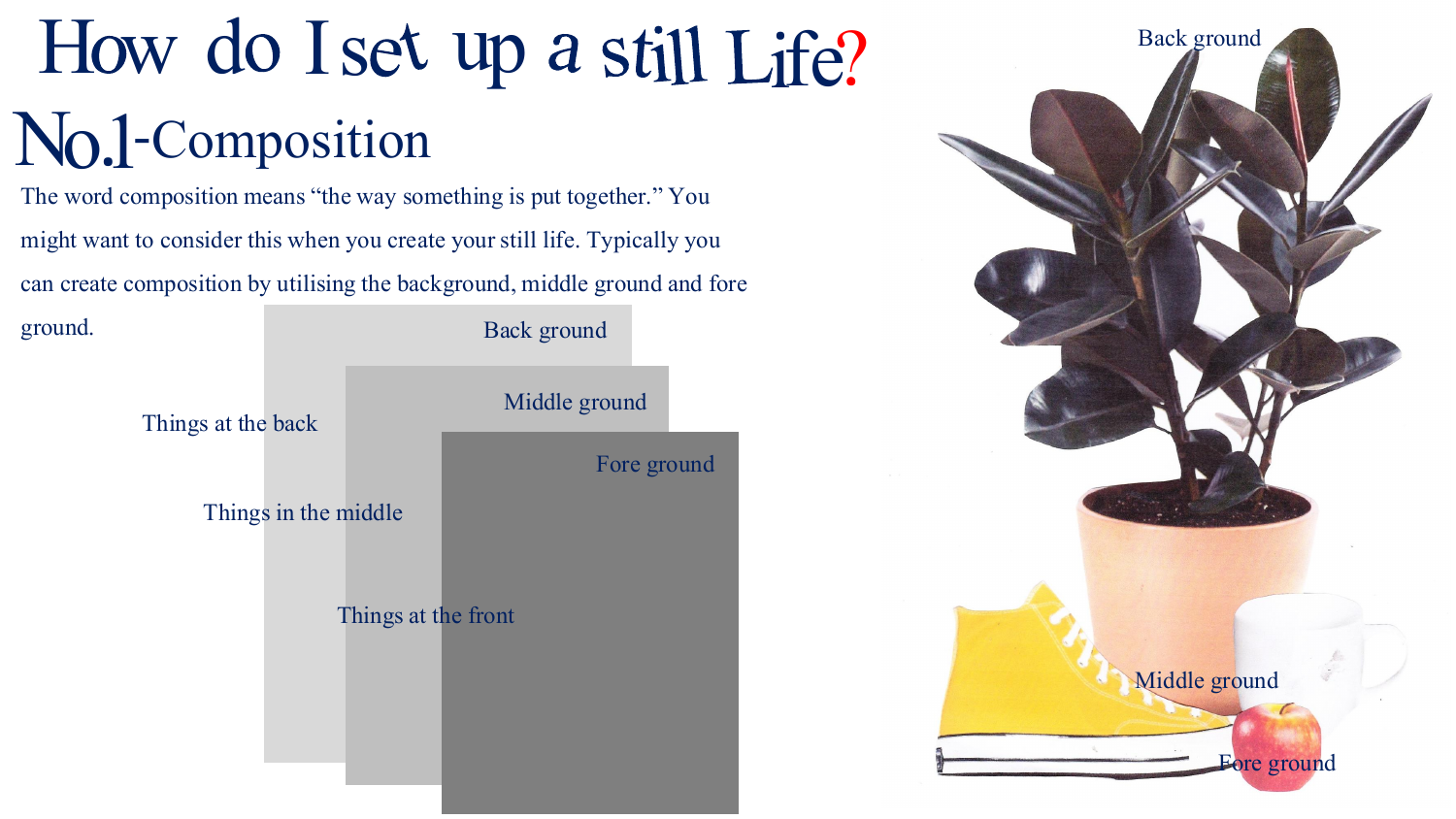### How do I set up a still Life? No.2-Shapes

When we set up a still life, we can consider the overall shape our object will create as 'one'. We can move our objects to create different shapes in the overall composition of our work.



#### Triangular Composition

Here is a rough triangular composition. A triangle is a stable geometric structure, and compositions like these can create a sense of balance.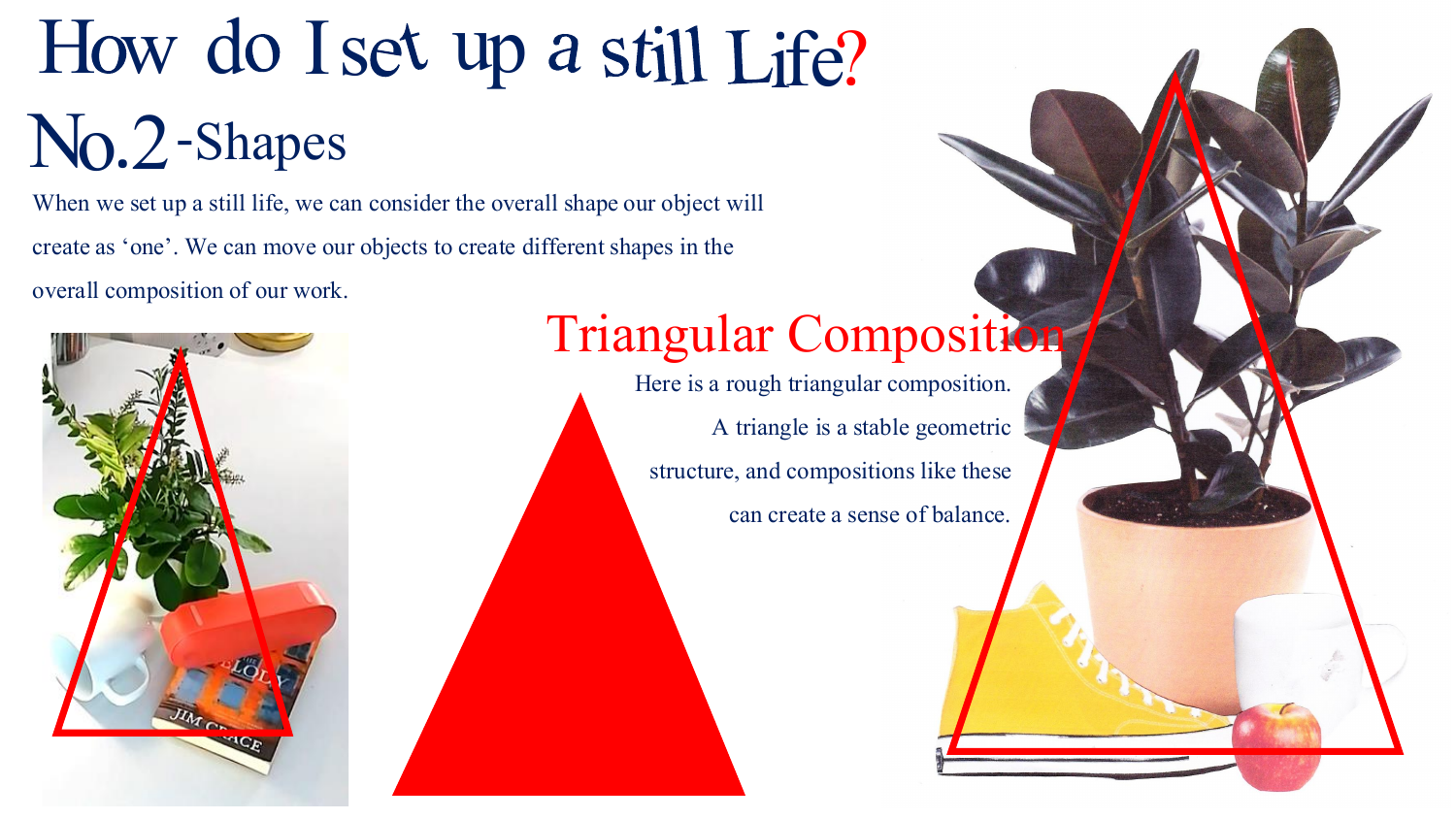## How do I set up a still Life? No.2-Shapes

When we set up a still life, we can consider the overall shape our object will create as 'one'. We can move our objects to create different shapes in the overall composition of our work.

#### Vertical Composition

This is a vertical composition. The spread out vertical lines can suggest a sense of rhythm within our work.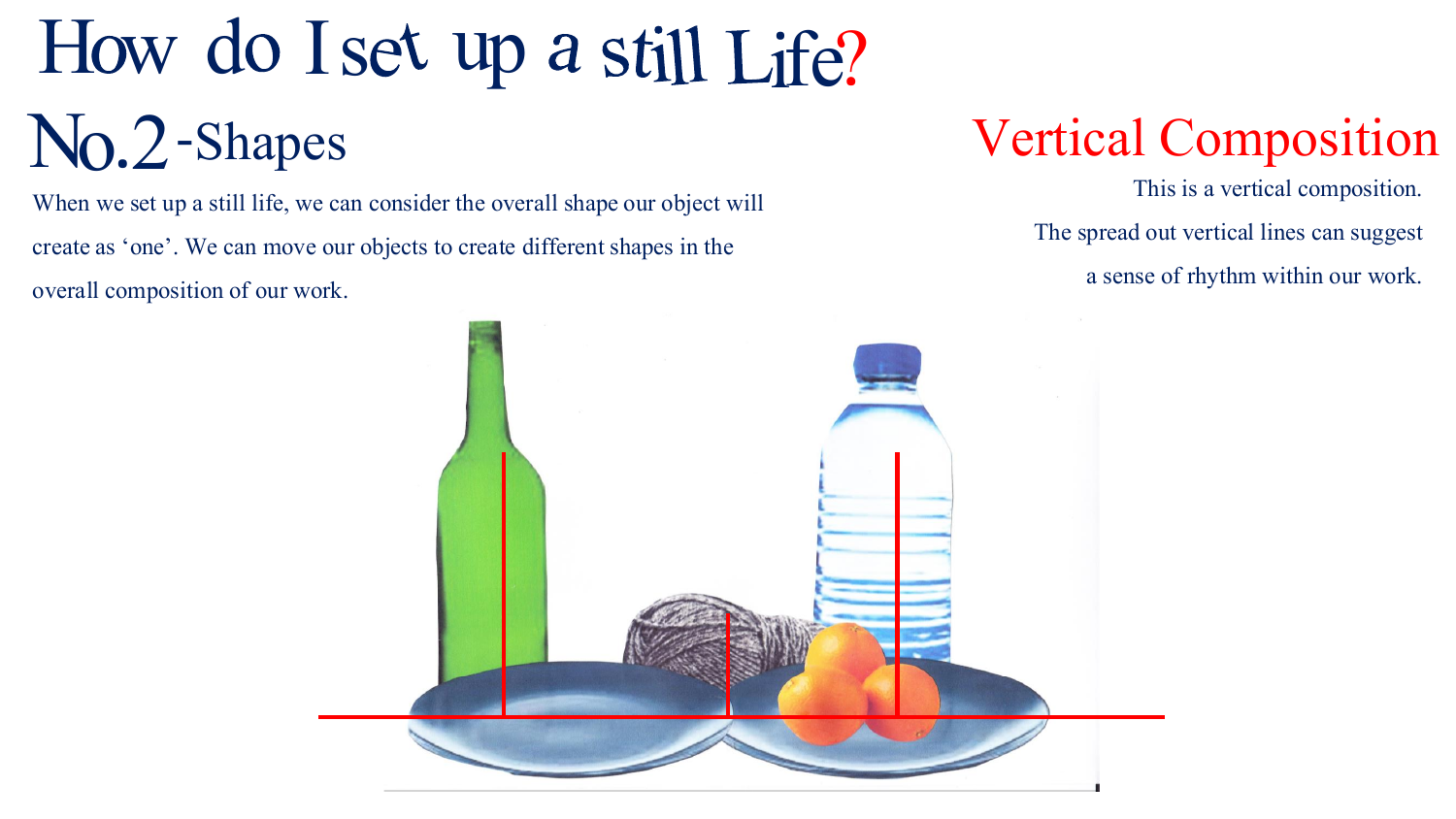## How do I set up a still Life? No.2-Shapes

When we set up a still life, we can consider the overall shape our object will create as 'one'. We can move our objects to create different shapes in the overall composition of our work.

#### Horizontal or rectangular

#### Composition

This is a horizontal or rectangular composition. This composition can suggest grounding in our work.



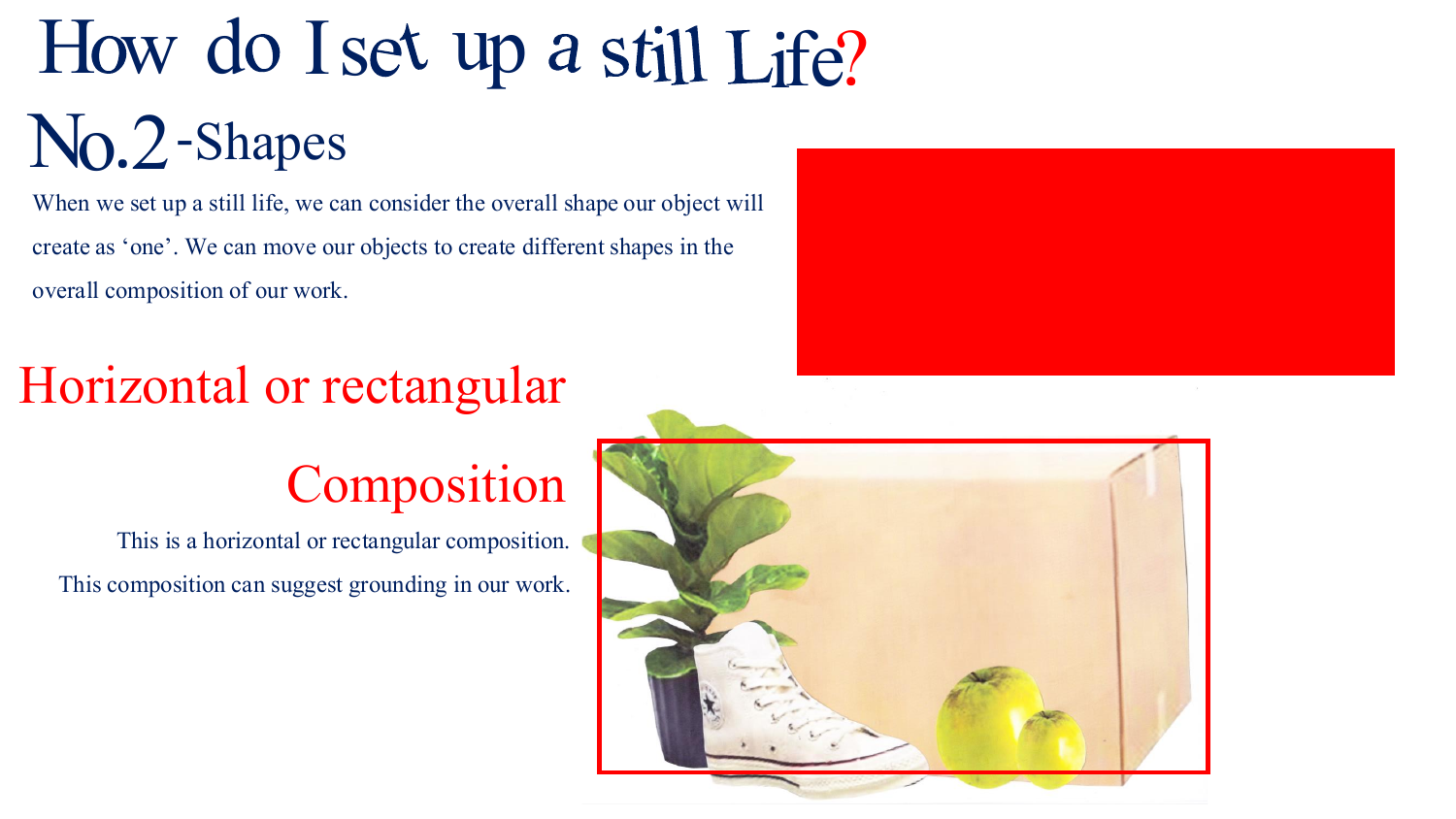# How do I set up a still Life? No.3 Focusing on your subject.

To help you focus on your Still Life and decide how you might draw your objects (are you going to fill the page? Draw them from an elevated position? Drawn them from the right? For example.) it is useful to see your arrangement of objects through a view finder. A view finder simply helps you to consider the composition of objects within your still life set up before you start drawing.

To use a view finder simply print of the next sheet and cut along the lines. Then position the 4 cut section into a square with each short edge overlapping the piece underneath, your square should have a space in the middle – this is where the 'view' goes. Then fold the overlapping parts of your cut paper pieces over to secure the square. Now you have a view finder, hold it up to your composition and see what you think!